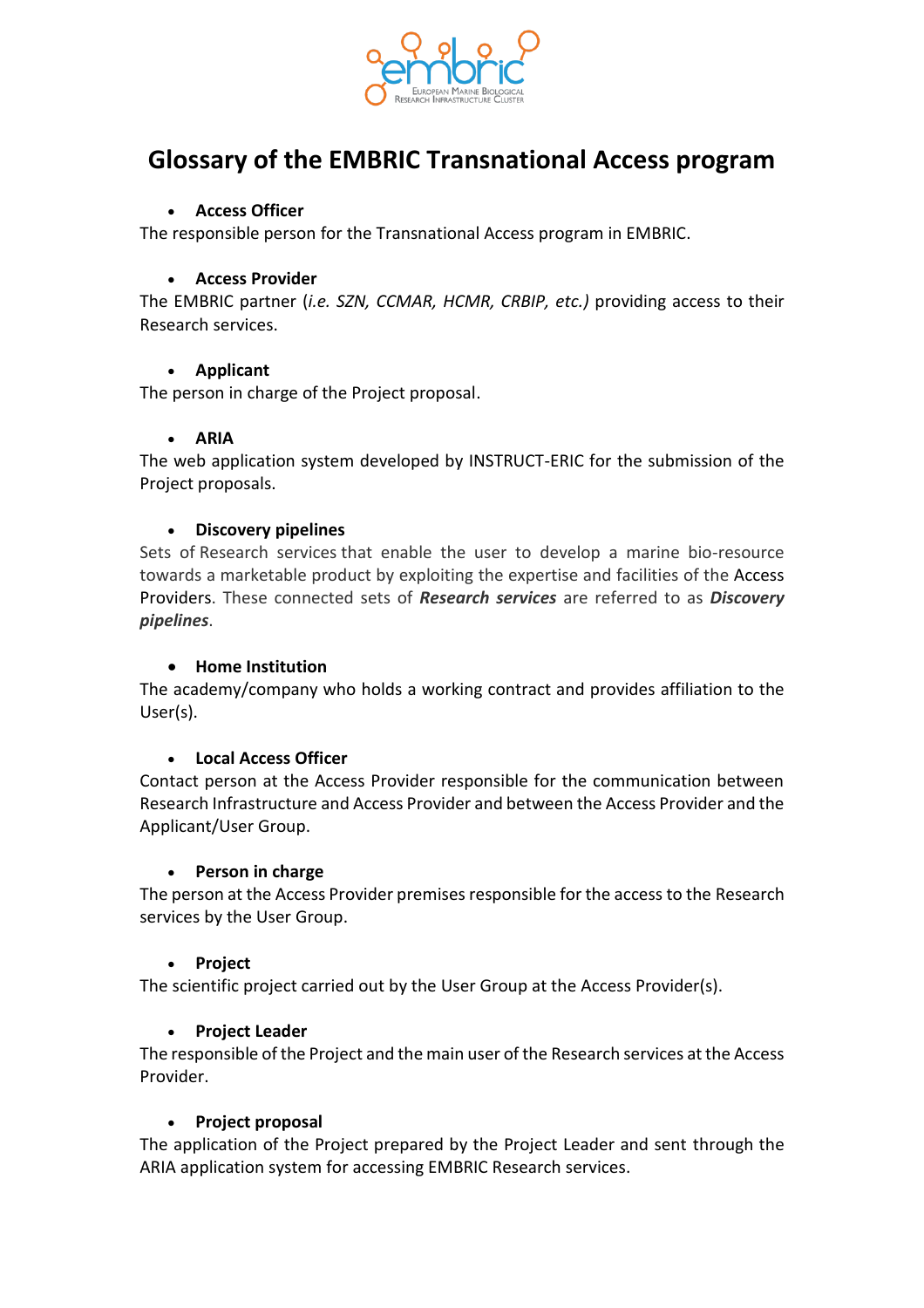

## • **Research Infrastructure**

Research Infrastructure constitute facilities, resources and services that are used by the research communities to conduct research and foster innovation in their fields (*i.e. AQUAEXCEL, EU-OPENSCREEN, MIRRI, EMBRC, ELIXIR, RISIS).*

## • **Research services (for marine biotech)**

Research platforms, facilities and technologies for marine biotech, from biological and chemical sciences available through the Access Providers in the EMBRIC consortium. The Research services are operated by expert service staff.

## • **Remote Access**

A type of access for which no visit is needed, e.g. sample analysis.

## • **Scientific review**

A step of the Project proposal evaluation in which a team of experts (User Selection panel) evaluate and select the Project proposals according to clearly defined selection criteria. The User Selection Panel is composed of international members with strong expertise in the field of marine biotechnology.

## • **Technical feasibility check**

A step of the Project proposal evaluation in which staff members of the selected Access Provider check the availability of the requested Research services and any other specification required from the User Group to perform the research activity planned in the Project during the TA visit.

## • **Transnational Access (TA)**

Provision of access (to an Access Provider) to a researcher or research team whose Home Institution is located in a country other than the country where the Access Provider is located.

#### • **Transnational Access visit (TA visit)**

The periods of time in which a Project is performed at each of the Access Providers.

#### • **User**

A researcher within a User Group, including the Project Leader, participating in the Project.

#### • **User Access Contract**

The legal agreement between the User and the Access Provider in which the terms and the conditions for the access at the Access Provider are specified.

#### • **User Group**

A research team of one or more researchers given access to the Access Provider under the Project. A User Group is led by the Project Leader.